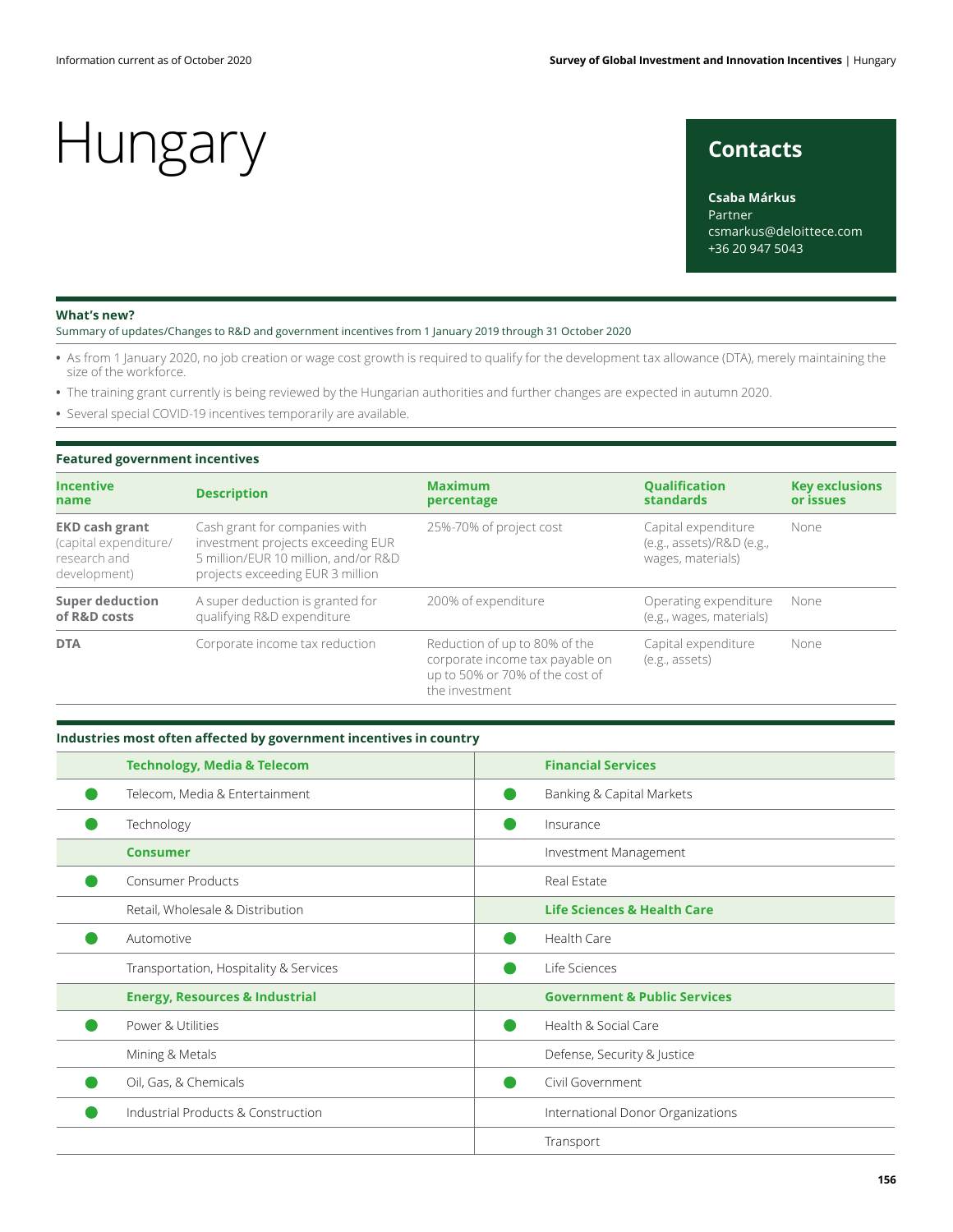### **Contacts**

#### **Csaba Márkus**

Partner csmarkus@deloittece.com +36 20 947 5043

| <b>Type</b>                                   | <b>National</b><br>incentive? | State,<br>provincial,<br>regional<br>or local<br>incentives? <sup>1</sup> | <b>Filing</b><br>deadlines<br>imposed? | Is the claim<br>made in<br>advance or<br>arrears? <sup>2</sup> | <b>Nature of</b><br>incentive                                                                                                                                                                                                                                                                  | <b>Maximum</b><br>benefit<br>available to<br>large<br>enterprises                                                                         | <b>Maximum benefit</b><br>available to small<br>and medium-<br>sized<br>enterprises                                                                                                                                               |
|-----------------------------------------------|-------------------------------|---------------------------------------------------------------------------|----------------------------------------|----------------------------------------------------------------|------------------------------------------------------------------------------------------------------------------------------------------------------------------------------------------------------------------------------------------------------------------------------------------------|-------------------------------------------------------------------------------------------------------------------------------------------|-----------------------------------------------------------------------------------------------------------------------------------------------------------------------------------------------------------------------------------|
| <b>Innovation</b>                             |                               |                                                                           |                                        |                                                                |                                                                                                                                                                                                                                                                                                |                                                                                                                                           |                                                                                                                                                                                                                                   |
| <b>Research &amp;</b><br>development<br>(R&D) |                               |                                                                           |                                        | National:<br>Arrears<br>Local:<br>Arrears                      | Available to companies<br>established in, or having<br>a place of business or<br>branch in, any region of<br>Hungary. Super deduction<br>for corporate income tax,<br>local business tax, and<br>innovation contribution<br>purposes                                                           | Varies                                                                                                                                    | Varies                                                                                                                                                                                                                            |
| <b>Patent box</b>                             |                               |                                                                           |                                        | National:<br>Arrears<br>Local: Not<br>applicable               | Available to companies<br>established in, or having<br>a place of business or<br>branch in, any region<br>of Hungary. Tax base<br>reduction                                                                                                                                                    | 50% of profits<br>related to<br>royalties<br>received may<br>be deductible                                                                | 50% of profits<br>related to<br>royalties<br>received may<br>be deductible                                                                                                                                                        |
| <b>R&amp;D</b> grant:<br>(National or EU)     |                               |                                                                           |                                        | Advance                                                        | Available to companies<br>established in, or having<br>a place of business or<br>branch in, any region of<br>Hungary. Cash grant with<br>fixed budget for certain<br>periods                                                                                                                   | 100% funding                                                                                                                              | 100% funding                                                                                                                                                                                                                      |
| <b>R&amp;D</b> grant:<br>state/province       |                               |                                                                           |                                        | Advance                                                        | Available to companies<br>established in, or having<br>a place of business or<br>branch in, any region of<br>Hungary. Cash grant with<br>fixed budget for certain<br>periods                                                                                                                   | 100% funding                                                                                                                              | 100% funding                                                                                                                                                                                                                      |
| <b>DTA</b>                                    |                               |                                                                           |                                        | National:<br>Advance<br>Local: Not<br>applicable               | Available to companies<br>established in, or having<br>a place of business or<br>branch in, any region of<br>Hungary, and committing<br>to implementing an<br>investment as specified<br>in the regulations. Tax<br>allowance on corporate<br>income tax payable for<br>R&D capital investment | Tax allowance<br>(50% of qualified<br>investment) is<br>the corporate<br>by up to 80%<br>of the annual<br>corporate income<br>tax payable | Tax allowance<br>(70% of qualified<br>investment) is<br>limited to reducing limited to reducing<br>the corporate<br>income tax liability income tax liability<br>by up to 80%<br>of the annual<br>corporate income<br>tax payable |

Key:  $\bullet$  = PERMANENT INCENTIVE  $(\cdot|\cdot)$  = TEMPORARY INCENTIVE  $(\cdot|\cdot)$  = NEGOTIABLE  $\bullet$  = NO  $\bullet$  = LIMITED APPLICABILITY  $\circ$  = NOT APPLICABLE Notes:

1. Green means that this incentive is currently in effect. Yellow means that the incentive has limited applicability, i.e., the requirements for this incentive limit its value to most companies. Red means that there is no incentive.

. If the response is advance, this means that the government must approve the award of the incentive prior to the commencement/completion of the project/activity.<br>If the response is arrears, this means that the award of th activity. Most tax incentives are considered to be claimed in arrears because they are reported on tax returns.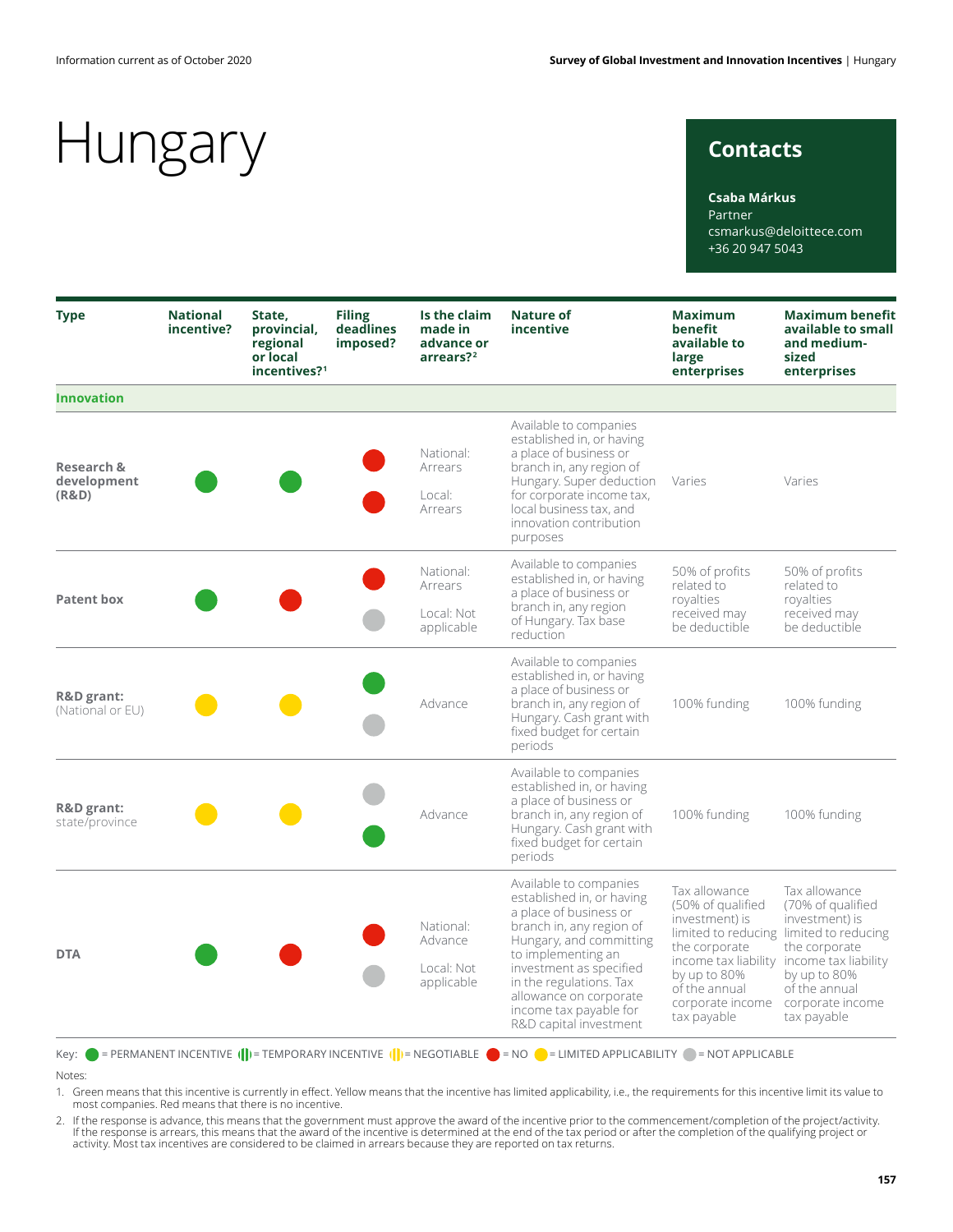### **Contacts**

#### **Csaba Márkus**

Partner csmarkus@deloittece.com +36 20 947 5043

| <b>Type</b>                                     | <b>National</b><br>incentive? | State,<br>provincial,<br>regional<br>or local<br>incentives? <sup>1</sup> | <b>Filing</b><br>deadlines<br>imposed? | Is the claim<br>made in<br>advance or<br>arrears? <sup>2</sup> | Nature of<br>incentive                                                                                                                                                                                                                                                                                  | <b>Maximum</b><br>benefit<br>available to<br>large<br>enterprises                                                                                                  | <b>Maximum benefit</b><br>available to small<br>and medium-<br>sized<br>enterprises                                                                                                                          |
|-------------------------------------------------|-------------------------------|---------------------------------------------------------------------------|----------------------------------------|----------------------------------------------------------------|---------------------------------------------------------------------------------------------------------------------------------------------------------------------------------------------------------------------------------------------------------------------------------------------------------|--------------------------------------------------------------------------------------------------------------------------------------------------------------------|--------------------------------------------------------------------------------------------------------------------------------------------------------------------------------------------------------------|
| <b>Innovation (continued)</b>                   |                               |                                                                           |                                        |                                                                |                                                                                                                                                                                                                                                                                                         |                                                                                                                                                                    |                                                                                                                                                                                                              |
| Social tax                                      |                               |                                                                           |                                        | National:<br>Arrears<br>Local: Not<br>applicable               | Available to companies<br>established in, or having a<br>place of business or branch<br>in, any region of Hungary.<br>Tax allowance for any<br>R&D project or employing<br>researchers with PhD or<br>PhD students                                                                                      | Varies                                                                                                                                                             | Varies                                                                                                                                                                                                       |
| <b>EKD cash grant</b><br>(R&D)                  |                               |                                                                           |                                        | National:<br>Advance<br>Local: Not<br>applicable               | Available to companies<br>established in, or having a<br>place of business or branch<br>in, any region of Hungary,<br>and committing to create<br>jobs in Hungary. 25% of<br>costs of the R&D project,<br>up to EUR 15 million                                                                          | 25% of costs of<br>the R&D project,<br>up to EUR 15<br>million                                                                                                     | Not available                                                                                                                                                                                                |
| <b>Investment</b>                               |                               |                                                                           |                                        |                                                                |                                                                                                                                                                                                                                                                                                         |                                                                                                                                                                    |                                                                                                                                                                                                              |
| Capex:<br>EKD cash grant                        |                               |                                                                           |                                        | National:<br>Advance<br>Local: Not<br>applicable               | Available to companies<br>established in, or having<br>a place of business or<br>branch in, any region of<br>Hungary, and committing<br>to implementing an<br>investment as specified<br>in the regulations. Cash<br>grants and tax allowances<br>for CAPEX investment                                  | 50% of CAPEX<br>investment                                                                                                                                         | 70% of CAPEX<br>investment                                                                                                                                                                                   |
| Capex:<br>DTA                                   |                               |                                                                           |                                        | National:<br>Advance<br>Local: Not<br>applicable               | Available to companies<br>established in, or having<br>a place of business or<br>branch in, any region of<br>Hungary, and committing<br>to implementing an<br>investment as specified<br>in the regulations. Tax<br>allowance on the corporate<br>income tax payable for non-<br>R&D capital investment | Tax allowance<br>(50% of qualifying<br>investment) is<br>the corporate<br>income tax liability<br>by up to 80%<br>of the annual<br>corporate income<br>tax payable | Tax allowance<br>(70% of qualified<br>investment) is<br>limited to reducing limited to reducing<br>the corporate<br>income tax liability<br>by up to 80%<br>of the annual<br>corporate income<br>tax payable |
| <b>Employment:</b><br>EKD cash grant<br>for SSC |                               |                                                                           |                                        | National:<br>Advance<br>Local: Not<br>applicable               | Available to companies<br>established in, or having<br>a place of business or<br>branch in, any region of<br>Hungary, and committing<br>to implementing an<br>investment as specified in<br>the regulations. Cash grant<br>for SSC establishment/<br>expansion projects                                 | 50% of qualifying<br>costs (24 months<br>of personnel<br>costs related to<br>new jobs)                                                                             | 70% of the eligible<br>costs (24 months)<br>of personnel costs<br>related to new<br>jobs)                                                                                                                    |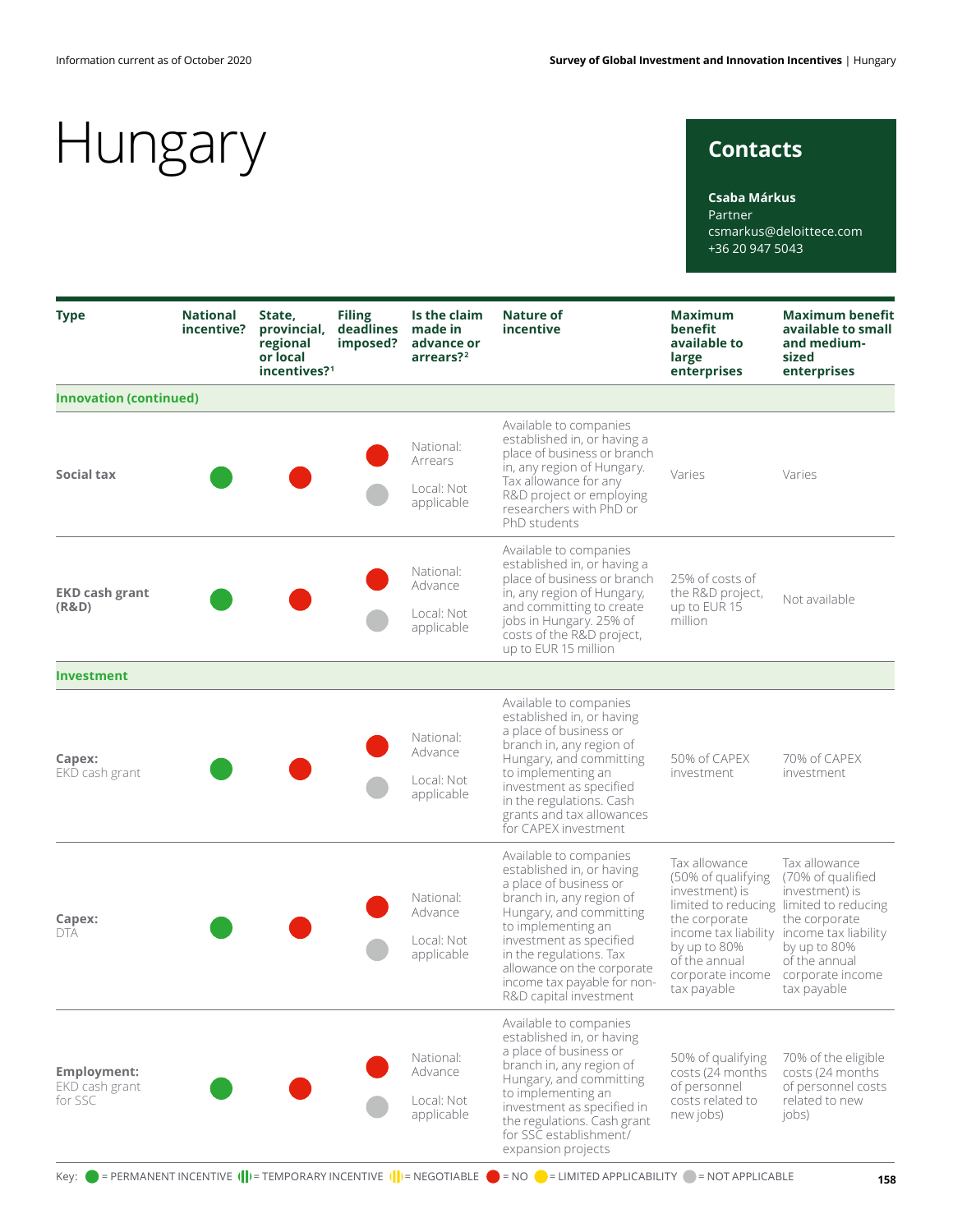### **Contacts**

**Csaba Márkus**

Partner csmarkus@deloittece.com +36 20 947 5043

| <b>Type</b>                                 | <b>National</b><br>incentive? | State,<br>provincial,<br>regional<br>or local<br>incentives? <sup>1</sup> | <b>Filing</b><br>deadlines<br>imposed? | Is the claim<br>made in<br>advance or<br>arrears?2 | <b>Nature of</b><br>incentive                                                                                                                                                                                                                                              | <b>Maximum</b><br>benefit<br>available to<br>large<br>enterprises                                                                                                                                                                                                                              | <b>Maximum benefit</b><br>available to small<br>and medium-<br>sized<br>enterprises                                                                                                                                                                                                            |
|---------------------------------------------|-------------------------------|---------------------------------------------------------------------------|----------------------------------------|----------------------------------------------------|----------------------------------------------------------------------------------------------------------------------------------------------------------------------------------------------------------------------------------------------------------------------------|------------------------------------------------------------------------------------------------------------------------------------------------------------------------------------------------------------------------------------------------------------------------------------------------|------------------------------------------------------------------------------------------------------------------------------------------------------------------------------------------------------------------------------------------------------------------------------------------------|
| <b>Investment (continued)</b>               |                               |                                                                           |                                        |                                                    |                                                                                                                                                                                                                                                                            |                                                                                                                                                                                                                                                                                                |                                                                                                                                                                                                                                                                                                |
| <b>Employment:</b><br><b>DTA</b>            |                               |                                                                           |                                        | National:<br>Advance<br>Local: Not<br>applicable   | Available to companies<br>established in, or<br>having a place of<br>business or branch in,<br>any region of Hungary,<br>and committing to<br>implementing an<br>investment as specified<br>in the regulations.<br>Tax allowance on the<br>corporate income<br>tax payable | Tax allowance<br>(50% for 24<br>months of<br>personnel costs<br>related to new<br>jobs) is limited<br>to reducing the<br>corporate income<br>tax liability of up to<br>80% of the annual<br>corporate income<br>tax payable).                                                                  | Tax allowance<br>(70% of 24 months<br>of personnel costs<br>related to new<br>jobs) is limited<br>to reducing the<br>corporate income<br>tax liability by<br>up to 80% of the<br>annual corporate<br>income tax<br>payable                                                                     |
| <b>Training</b>                             |                               |                                                                           | <b>TBD</b>                             | <b>TBD</b>                                         | Incentive measure<br>under review                                                                                                                                                                                                                                          | <b>TBD</b>                                                                                                                                                                                                                                                                                     | <b>TBD</b>                                                                                                                                                                                                                                                                                     |
| Local capital<br>expenditure<br>cash grants |                               |                                                                           |                                        | National:<br>Not applicable<br>Local:<br>Advance   | Local cash grant<br>provided by certain<br>municipalities on an<br>individual basis                                                                                                                                                                                        | 50% of capital<br>investment                                                                                                                                                                                                                                                                   | 70% of capital<br>investment                                                                                                                                                                                                                                                                   |
| <b>Environmental sustainability</b>         |                               |                                                                           |                                        |                                                    |                                                                                                                                                                                                                                                                            |                                                                                                                                                                                                                                                                                                |                                                                                                                                                                                                                                                                                                |
| Sustainability                              |                               |                                                                           |                                        | National:<br>Advance<br>Local: Not<br>applicable   | Available to companies<br>established in, or<br>having a place of<br>business or branch in,<br>any region of Hungary,<br>and committing to<br>implementing an<br>investment as specified<br>in the regulations.<br>Tax allowance on the<br>corporate income tax<br>payable | Tax allowance<br>(45% of qualifying<br>investment<br>depending on the<br>region) is limited<br>to reducing the<br>corporate income<br>tax liability by<br>up to 70% of the<br>corporate income<br>tax payable each<br>year in the six-year<br>period following<br>the end of the<br>investment | Tax allowance<br>(65% of qualifying<br>investment<br>depending on the<br>region) is limited<br>to reducing the<br>corporate income<br>tax liability by<br>up to 70% of the<br>corporate income<br>tax payable each<br>year in the six-year<br>period following<br>the end of the<br>investment |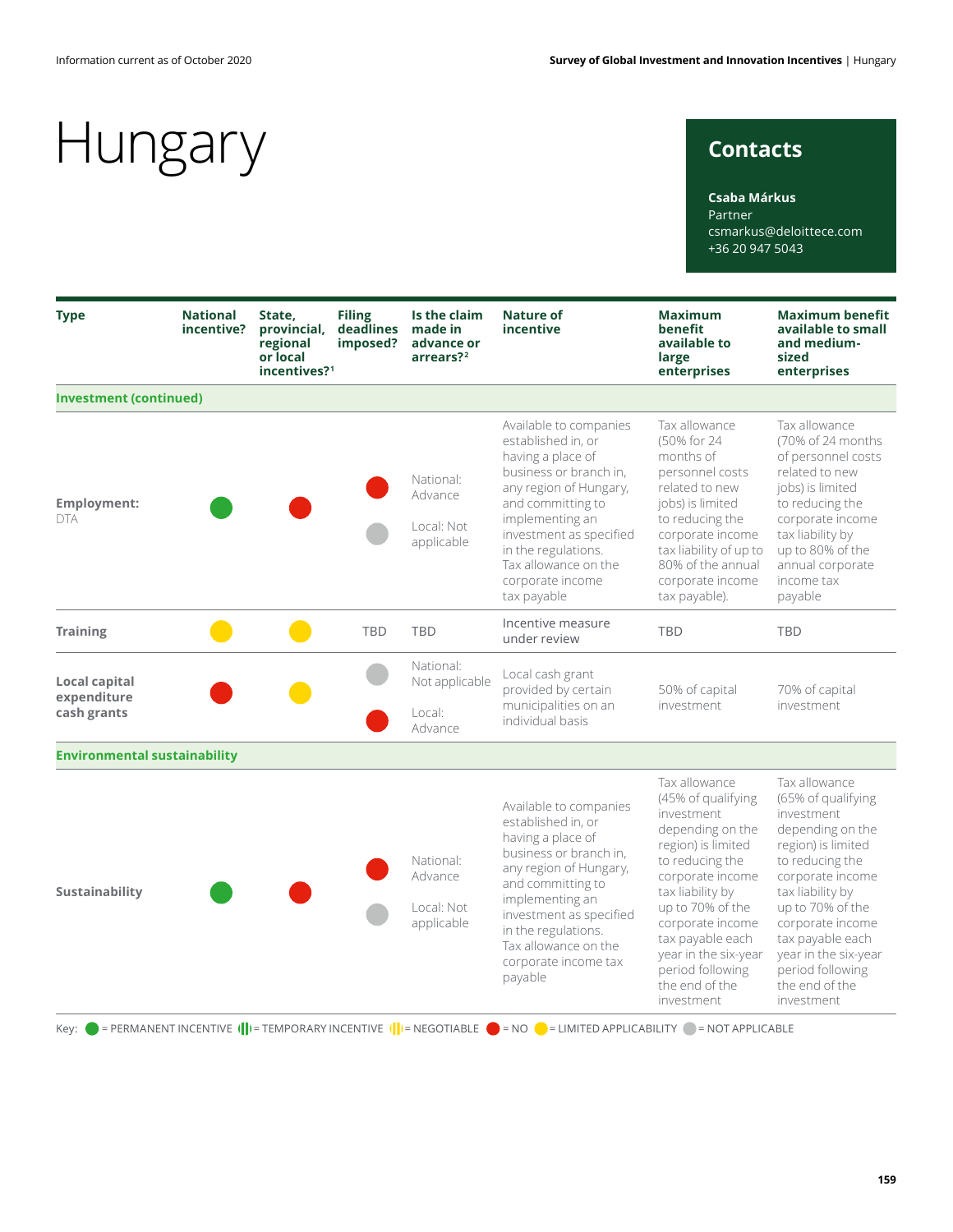# Hungary contacts

**Csaba Márkus** Partner csmarkus@deloittece.com +36 20 947 5043

#### **Country background**

Various cash grants and tax incentives are available in Hungary for R&D activities. The tax incentives apply to a range of taxes. The corporate income tax rate in Hungary is 9%. Companies may be subject to other taxes, such as the local business tax (LBT), which is imposed at a maximum rate of 2% of a calculated LBT base (with the precise rate set by each municipality), or the innovation contribution, which is 0.3% of the LBT base.

State incentives in Hungary are predominantly investment-oriented and are provided either in the form of a cash grant, or as a tax incentive. Aid intensities of up to between 50% to 70% may be achieved in many regions of Hungary; higher levels are possible where combined with e.g., training grants or innovation incentives.

#### **Innovation Incentives**

### **Research & Development (R&D) Nature of incentives**

### **Super deduction**

A 200% super deduction is granted for qualifying expenditure where the R&D activities are carried out within the scope of the taxpayer's business activities (i.e., activities performed with the taxpayer's own tools and employees, for its own profit, and at its own risk, or contracted by another party) or with respect to cooperative R&D activities conducted under an agreement with a third party.

An associated entity of the taxpayer may deduct R&D-related expenses from the corporate income tax base. The taxpayer may take the deduction if the associated entity provides the exact deductible amount, and a statement that the expenses are directly attributable to the business activities of the associated entity.

#### **DTA**

A tax allowance is available for R&D capital investments exceeding EUR 300,000. The taxpayer may utilize a pool of up to 50% (for large enterprises) or 70% (for small and medium-sized enterprises (SMEs)) of the R&D investment costs to reduce the corporate income tax liability by up to 80% of the corporate income tax payable annually.

#### **LBT base reduction**

All R&D costs may be deducted in calculating the LBT base.

#### **Reduction in LBT payable**

National law allows local municipalities to provide enterprises with a reduction in the LBT payable in an amount equal to 10% of the direct costs of basic, applied, or experimental research. The municipalities have discretion to decide whether this additional benefit is available.

#### **Innovation contribution tax base reduction**

All R&D costs may be deducted in calculating the tax base for the innovation contribution.

### **Social tax and training fund exemption**

Taxpayers carrying out R&D within their scope of their activities are entitled to a social contribution tax allowance of 50% of the social tax payable (15.5% on gross wages) on the wages of employees involved in R&D.

Corporations employing researchers with academic degrees or titles are relieved from paying social tax, and the training fund contribution (1.5% on gross wages), up to a gross monthly wage of HUF 500,000.

Taxpayers employing PhD students are entitled to a social contribution tax allowance of 50% of the social contribution tax payable on the wages of the PhD students, up to a gross monthly wage of HUF 200,000.

#### **Eligible industries and qualifying costs**

Eligibility is wide and is not limited to certain industries. Qualifying expenditure is defined broadly and includes all direct costs incurred in R&D, including:

- **•** Gross wage and salary costs of new or existing R&D staff;
- **•** Costs of new equipment; and
- **•** Costs of certain goods, materials, and R&D services purchased from third parties.

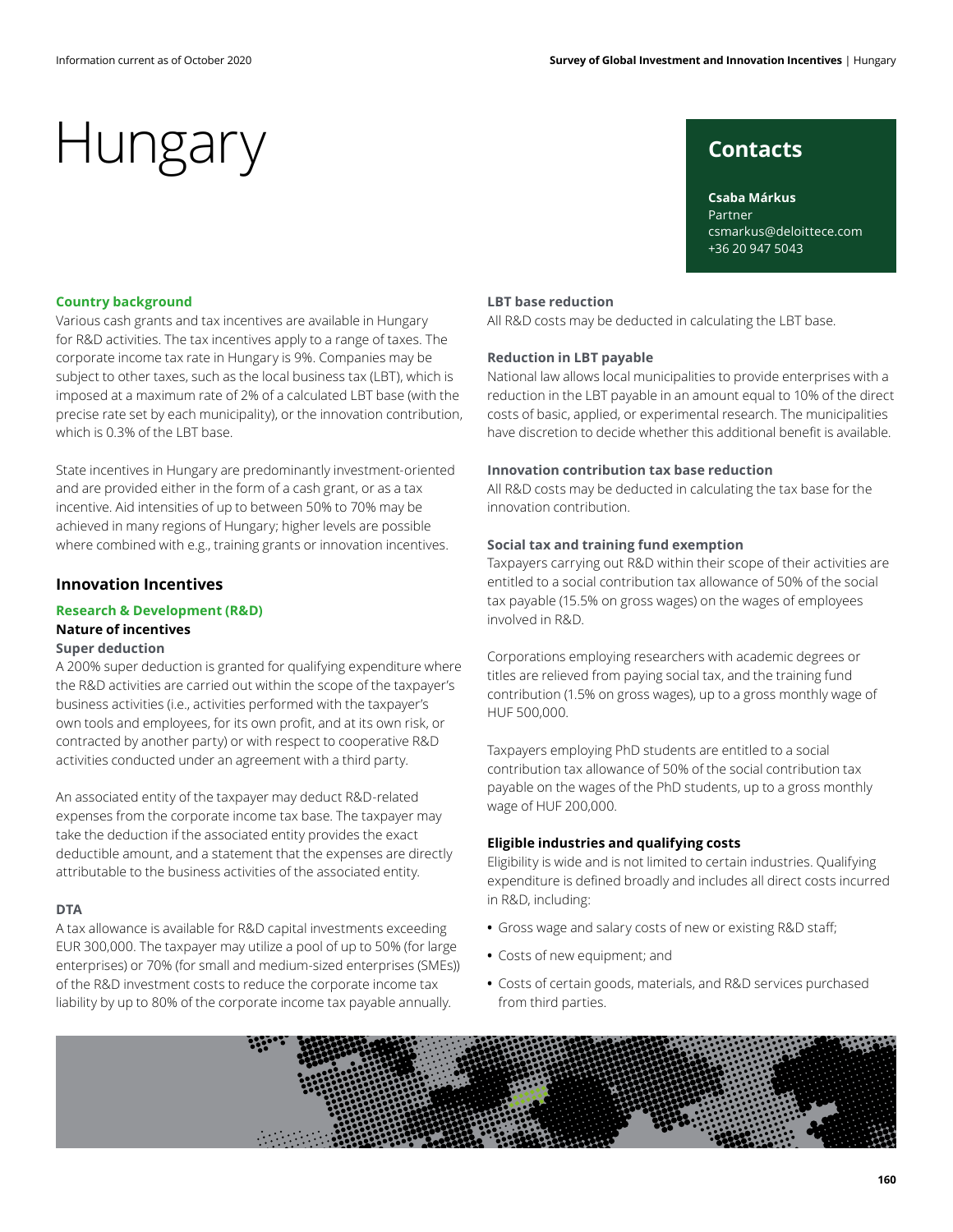**Csaba Márkus** Partner

+36 20 947 5043

csmarkus@deloittece.com

## Hungary contacts

#### **IP and jurisdictional restrictions**

There is no restriction on the location of IP. Qualifying research may be conducted outside Hungary.

Incentives are available to foreign entities that do not have a permanent establishment in Hungary and subcontract in Hungary. Tax incentives also may be claimed by a Hungarian company providing R&D services to a related foreign party.

#### **Other concerns**

R&D benefits may be claimed retroactively, provided the statute of limitations has not expired. An R&D qualification procedure applies to tax benefits and/or R&D cash grants. Under this procedure, the Hungarian Intellectual Property Office (HIPO) determines whether the project qualifies as R&D, and this determination is binding on the tax authorities for future projects. A non-binding "expert opinion" by HIPO also may be available with retroactive effect for past projects. Despite its non-binding nature, a positive expert opinion from HIPO may strengthen the R&D nature of past projects in the case of a tax audit. The HIPO has published detailed guidelines that set out the principles for classifying activities for R&D purposes.

An R&D qualification method has been introduced, under which taxpayers can request the qualification of groups of projects carried out in the same financial year.

#### **Patent box**

Hungary revised its patent box regime in 2016 to bring it in line with the recommendations in action 5 of the OECD BEPS project by introducing the modified nexus approach to limit the beneficial tax treatment of intangible assets and royalty income.

The following benefits are available under the patent box regime:

- **•** 50% of qualifying IP income may be deducted in computing the corporate income tax base, with the adjustment capped at 50% of the total accounting profit before tax;
- **•** Unconditional availability of amortization expenses for tax purposes up to 50% annually (no nexus limit);
- **•** A super deduction from the corporate income tax base for certain R&D costs, resulting in a double deduction of such costs (no nexus limit);
- **•** A full exemption for capital gains derived from the alienation (sale or in-kind contribution) of qualifying IP following a one-year holding period (subject to an election filed with the tax authorities at the time of acquisition). There are no holding and election requirements for a full exemption if the amount equal to the exempted capital gains is used for the acquisition of qualifying IP in the following five years; and
- **•** An exemption of qualifying royalty income from the exploitation and sale of qualifying IP assets from LBT and the innovation contribution (no nexus limit).

The patent box is available for a wide range of IP. Qualifying IP income for purposes of the patent box includes business profits from the exploitation and disposal (sale or in-kind contribution) of patents, software, and other assets that are functionally equivalent to patents (e.g., patented designs, semiconductor topographies, plant variety rights, and orphan pharmaceutical products), as well as embedded IP income from the sale of products and services that can be attributed to qualifying assets.

The IP itself does not have to be "new" and may have been created by another company.

#### **EKD cash grant (R&D)**

R&D grants (both national and EU) are usual calls with fixed budgets and are available for certain periods. The EKD cash grant is available at any time with no fixed budget, providing more flexibility for companies wishing to apply.

Companies with R&D projects exceeding EUR 3 million may apply for an EKD cash grant, which may be up to 25% of qualifying costs, but the exact amount will be determined by the government. The grant amount is capped at EUR 15 million.